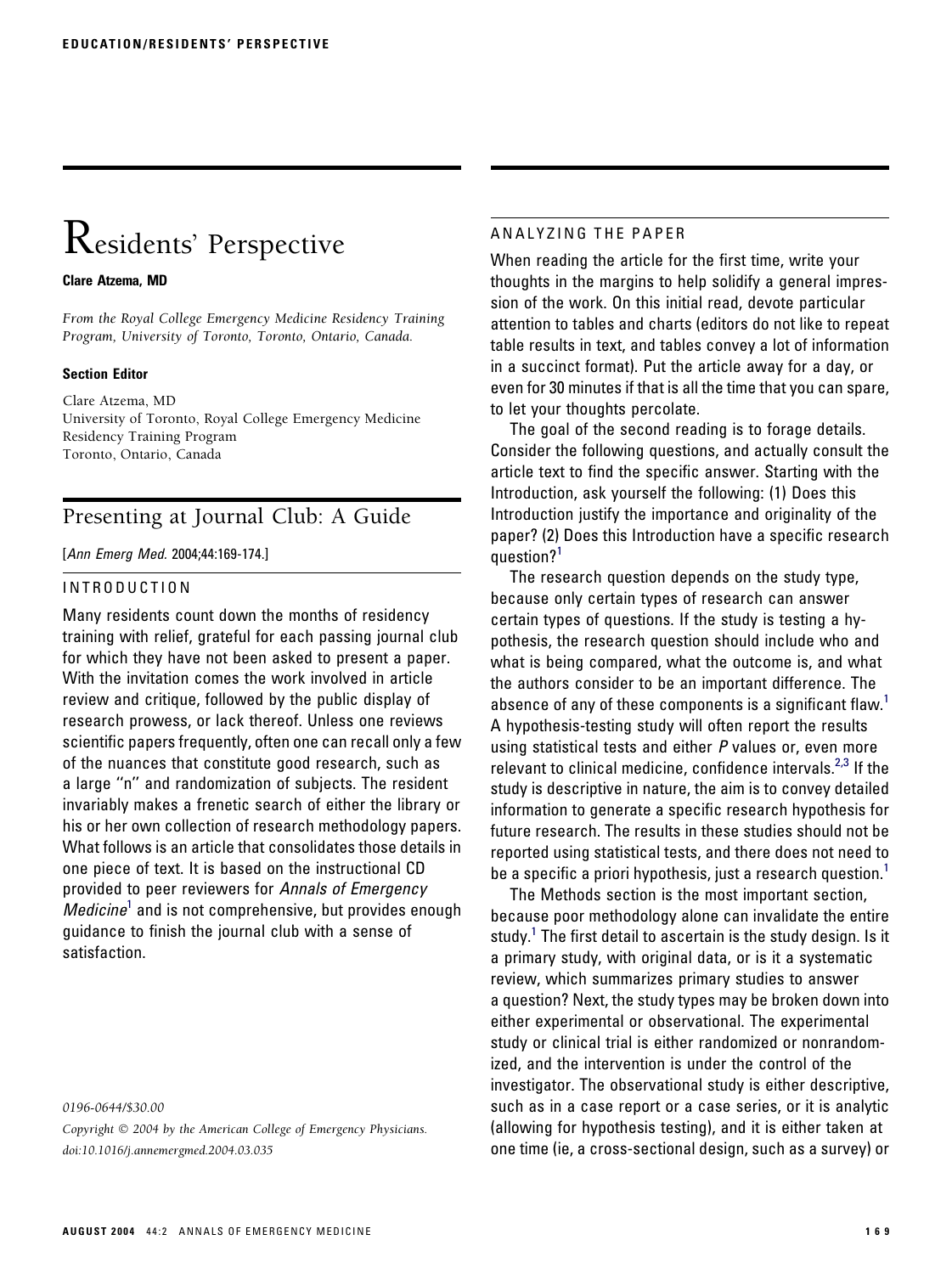over time, such as in a retrospective (ie, case-control) or prospective (ie, cohort) design. $4,5$  A chart review is a method of data collection, like interviewing, and it is usually done in a case-control format. If you cannot ascertain the study design from the information provided in the article, this is indicative of a major flaw.

A Methods section should not be terribly short; if it is, this may be a warning of a poor quality study.<sup>1</sup> Ask yourself if this is a recipe that you could follow if you had to replicate this study exactly; take the time to work through the details in your mind. The second question to ask in this section concerns validity: internal and external. Are the results going to be internally valid using these methods, or will the study design produce results that are valid in the group it was conducted on? Is there bias, the introduction of systematic, nonrandom error that has affected the results? Several major areas of bias that can confound results are defined in Table 1. Will the results be externally valid, or can these results be applied to the population they are supposed to apply to? This was the reason the work was done, after all. Next, ask yourself if these patients are similar to the patients that you see—if you aren't sure, there is not enough detail provided to apply the results appropriately, and this is a problem.

Lastly in the Methods, ask yourself if it provides the "who, what, where, when, and how."<sup>[1](#page-4-0)</sup> This is your recipe card, which should include the inclusion and exclusion criteria, as well as who did the intervention, the measurements, and the analysis, in order to answer the

question of ''who?'' The ''what'' is the intervention, the diagnostics, and the measurements, along with an outcome definition and a power calculation if a hypothesis is being tested. The ''where'' should give you enough information to decide if the patients tested are similar to your own, and the ''when'' applies to the study entry and interventions, which may have occurred a significant amount of time before publication, so practices may have changed since then. In addition, ask yourself if you think the interventions and measurements were conducted at an appropriate time relative to one another in order to answer the study question. The ''how'' should be a detailed description of the analytic strategy and the data analysis, along with the methods used for measurements. The reason to ask for this recipe card is to confirm the internal and external validity of the study.

The most important aspect of the Results section is that it should parallel the Methods section. If they don't match, this is a problem.<sup>[1](#page-4-0)</sup> Introducing new findings in the Results that the study wasn't designed to detect using the selected methods reflects poor methodology. Similarly, check that all the questions posed in the Methods were answered. Take the time to do some basic addition to see that the numbers add up, and that there are no disappearing subjects. If 2 groups are being compared, look for a table that compares the baseline characteristics of the groups, to check that their composition is similar. Unless you have a degree in clinical epidemiology, leave the statistical analysis to the statisticians, because physicians who don't

| Table 1.<br>Several common sources of bias. |                                                                                                                                                                                                                                                                                                                                                                                                               |  |  |  |
|---------------------------------------------|---------------------------------------------------------------------------------------------------------------------------------------------------------------------------------------------------------------------------------------------------------------------------------------------------------------------------------------------------------------------------------------------------------------|--|--|--|
| <b>Bias</b>                                 | <b>Description</b>                                                                                                                                                                                                                                                                                                                                                                                            |  |  |  |
| Selection bias                              | Occurs when selection of study subjects is systematically distorted, which may predetermine the study<br>outcome. $5,14*$ For example:                                                                                                                                                                                                                                                                        |  |  |  |
|                                             | • A hospital study of diarrhea will overestimate severity because mild cases will not seek medical<br>attention.<br>• If certain types of patients refuse to take part in a study, the results may be biased.                                                                                                                                                                                                 |  |  |  |
| Measurement or information bias             | Bias in classifying disease, exposure, or both. For example, assessment of a patient may be influenced by<br>the interviewer's knowledge of the patient's disease status, or knowledge of disease status may influence<br>assessment of exposure. Leading questions can bias responses, and patients with a disease tend to<br>remember past exposures differently than those without diseases. <sup>14</sup> |  |  |  |
| Confounding variables                       | A factor that distorts the true relationship of the variables of interest because it is related to the outcome but<br>not to the study question and is unequally distributed between the groups being compared. <sup>5,†</sup>                                                                                                                                                                                |  |  |  |
| Workup or verification bias                 | This bias is introduced when patients who have a positive (or negative) test result are preferentially selected<br>for testing by a criterion standard. This results in missed patients, who were not selected for testing<br>because of a milder form of disease. May result in erroneously high sensitivities and negative predictive<br>values. <sup>15</sup>                                              |  |  |  |

*\**If the selected group was not representative of the individuals meant to be studied, this does not by itself constitute selection bias; the factor that makes the group different from the intended population must be able to affect the results as well.<sup>[5](#page-4-0)</sup>

 $^{\dagger}$ A confounding variable does not invalidate the study if the problem is recognized and taken into account in the analysis.<sup>[5](#page-4-0)</sup>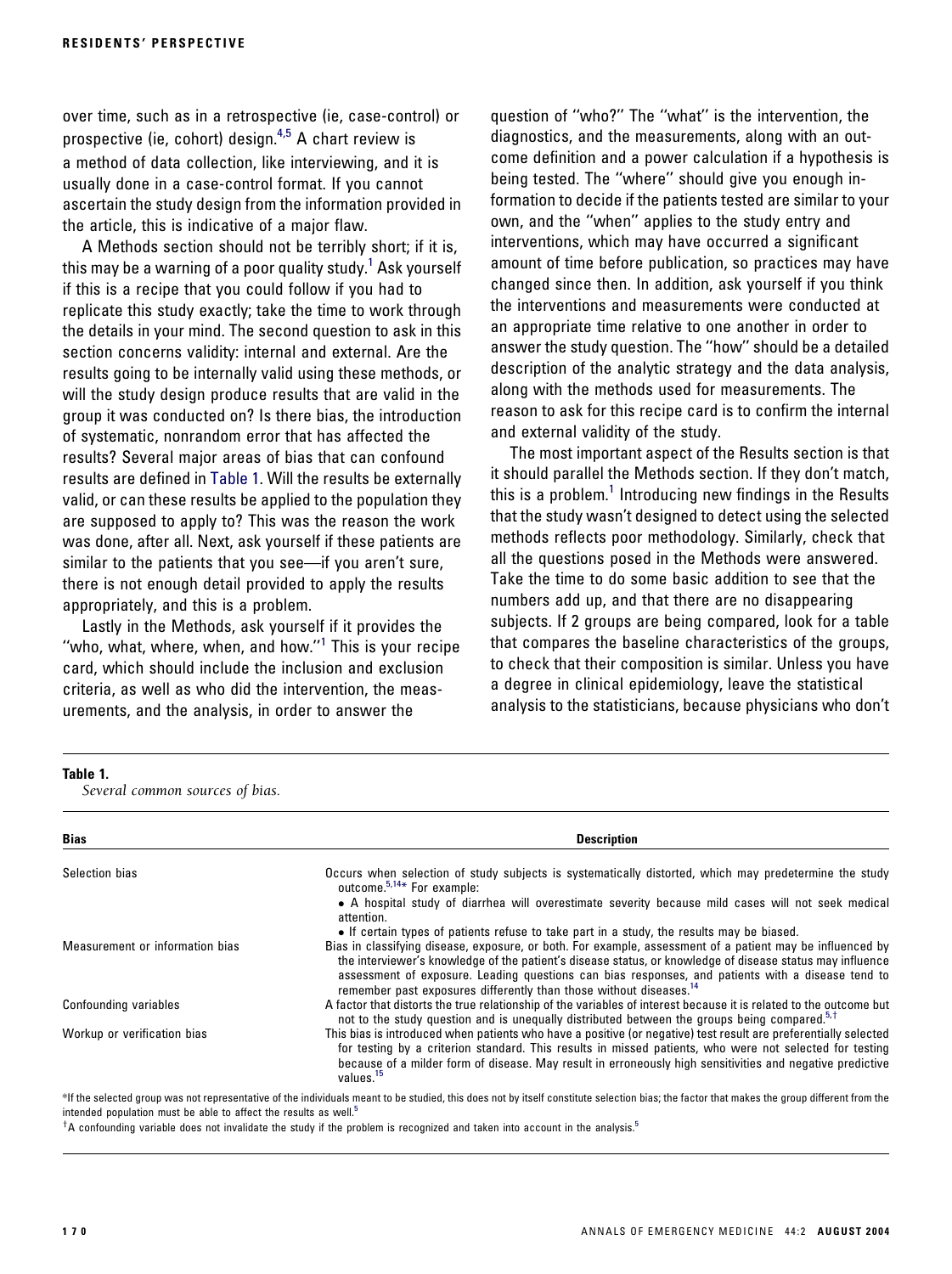<span id="page-2-0"></span>have statistical expertise tend to evaluate the use of statistical tests incorrectly. Your goal could be to understand if the right type of statistical test was used in this analysis.

The point of the Discussion is to evaluate the robustness of the study results and to address the limitations and caveats of the work (because all studies have limitations). It is not a literature review and should only place the

#### Table 2.

Criteria specific to a randomized controlled trial: The CONSORT checklist.<sup>[16](#page-4-0)</sup>

| <b>Paper Section and Topic</b>        | Item             | <b>Description</b>                                                                                                                                                                                                                                                                                                                                             | <b>Reported on Page #</b> |
|---------------------------------------|------------------|----------------------------------------------------------------------------------------------------------------------------------------------------------------------------------------------------------------------------------------------------------------------------------------------------------------------------------------------------------------|---------------------------|
| <b>Title and abstract</b>             | 1                | How participants were allocated to interventions (eq. "random allocation,"<br>"randomized," or "randomly assigned").                                                                                                                                                                                                                                           |                           |
| <b>Introduction</b>                   |                  |                                                                                                                                                                                                                                                                                                                                                                |                           |
| Background<br><b>Methods</b>          | $\overline{2}$   | Scientific background and explanation of rationale.                                                                                                                                                                                                                                                                                                            |                           |
| Participants                          | 3                | Eligibility criteria for participants and the settings and locations where the<br>data were collected.                                                                                                                                                                                                                                                         |                           |
| Interventions                         | 4                | Precise details of the interventions intended for each group and how and<br>when they were actually administered.                                                                                                                                                                                                                                              |                           |
| <b>Objectives</b>                     | 5                | Specific objectives and hypotheses.                                                                                                                                                                                                                                                                                                                            |                           |
| <b>Outcomes</b>                       | 6                | Clearly defined primary and secondary outcome measures and, when<br>applicable, any methods used to enhance the quality of measurements<br>(eq. multiple observations, training of assessors).                                                                                                                                                                 |                           |
| Sample size                           | 7                | How sample size was determined and, when applicable, explanation of any<br>interim analyses and stopping rules.                                                                                                                                                                                                                                                |                           |
| Randomization: sequence generation    | 8                | Method used to generate the random allocation sequence, including<br>details of any restriction (eg, blocking, stratification).                                                                                                                                                                                                                                |                           |
| Randomization: allocation concealment | 9                | Method used to implement the random allocation sequence (eg, numbered<br>containers or central telephone), clarifying whether the sequence was<br>concealed until interventions were assigned.                                                                                                                                                                 |                           |
| Randomization: implementation         | 10 <sup>10</sup> | Who generated the allocation seguence, who enrolled participants, and<br>who assigned participants to their groups.                                                                                                                                                                                                                                            |                           |
| Blinding (masking)                    | 11               | Whether or not participants, those administering the interventions, and<br>those assessing the outcomes were blinded to group assignment. When<br>relevant, how the success of blinding was evaluated.                                                                                                                                                         |                           |
| Statistical methods                   | 12               | Statistical methods used to compare groups for primary outcome(s);<br>methods for additional analyses, such as subgroup analyses and<br>adjusted analyses.                                                                                                                                                                                                     |                           |
| <b>Results</b>                        |                  |                                                                                                                                                                                                                                                                                                                                                                |                           |
| Participant flow                      | 13               | Flow of participants through each stage (a diagram is strongly<br>recommended). Specifically, for each group report the numbers of<br>participants randomly assigned, receiving intended treatment, com-<br>pleting the study protocol, and analyzed for the primary outcome.<br>Describe protocol deviations from study as planned, together with<br>reasons. |                           |
| Recruitment                           | 14               | Dates defining the periods of recruitment and follow-up.                                                                                                                                                                                                                                                                                                       |                           |
| Baseline data                         | 15               | Baseline demographic and clinical characteristics of each group.                                                                                                                                                                                                                                                                                               |                           |
| Numbers analyzed                      | 16               | Number of participants (denominator) in each group included in each<br>analysis and whether the analysis was by "intention-to-treat." State the<br>results in absolute numbers when feasible (eg, 10/20, not 50%).                                                                                                                                             |                           |
| Outcomes and estimation               | 17               | For each primary and secondary outcome, a summary of results for each<br>group and the estimated effect size and its precision (eq. 95%)<br>confidence interval).                                                                                                                                                                                              |                           |
| Ancillary analyses                    | 18               | Address multiplicity by reporting any other analyses performed, including<br>subgroup analyses and adjusted analyses, indicating those prespecified<br>and those exploratory.                                                                                                                                                                                  |                           |
| Adverse events<br><b>Discussion</b>   | 19               | All important adverse events or side effects in each intervention group.                                                                                                                                                                                                                                                                                       |                           |
| Interpretation                        | 20               | Interpretation of the results, taking into account study hypotheses,<br>sources of potential bias or imprecision, and the dangers associated<br>with multiplicity of analyses and outcomes.                                                                                                                                                                    |                           |
| Generalizability                      | 21               | Generalizability (external validity) of the trial findings.                                                                                                                                                                                                                                                                                                    |                           |
| Overall evidence                      | 22               | General interpretation of the results in the context of current evidence.                                                                                                                                                                                                                                                                                      |                           |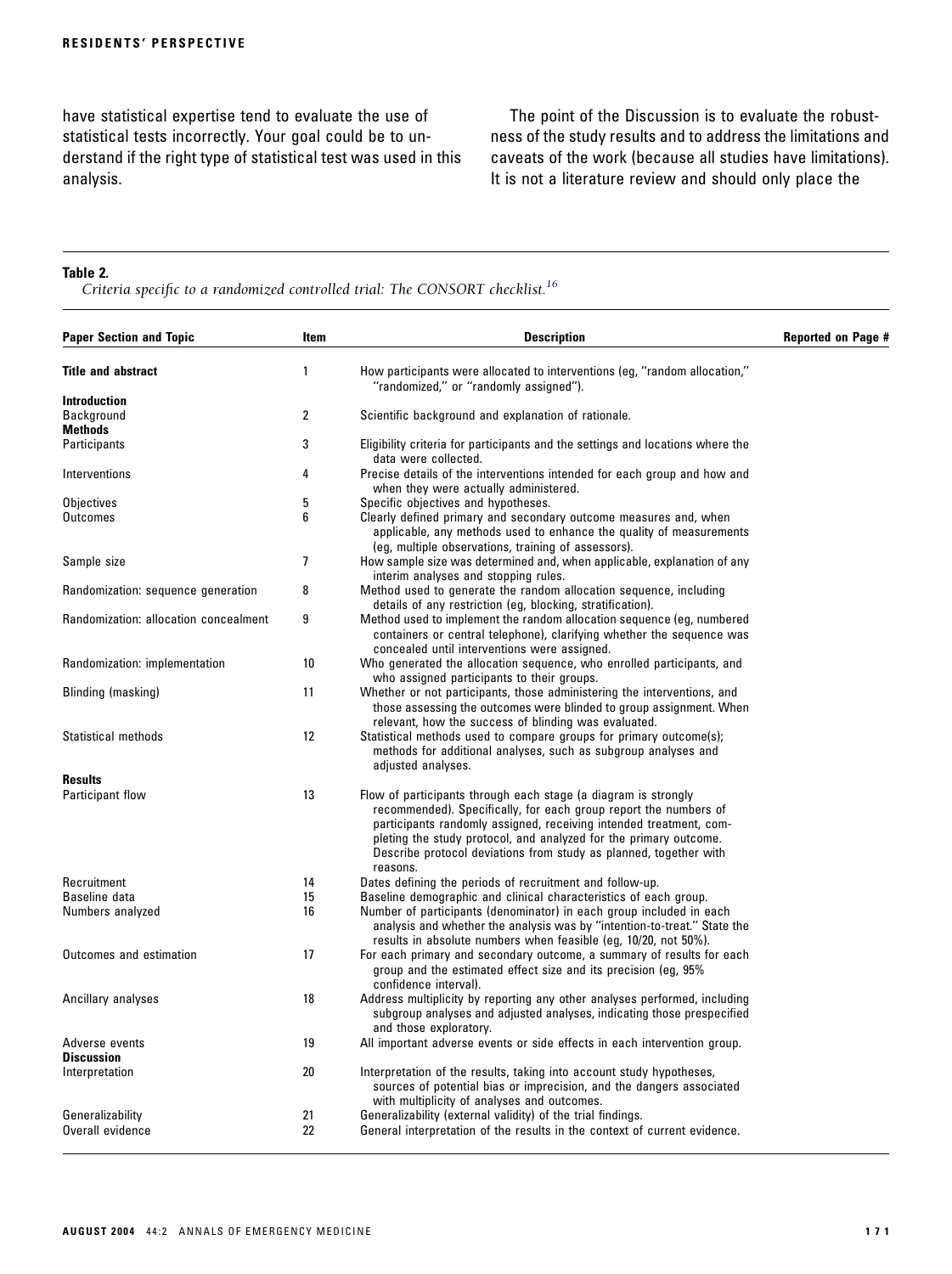results of the study in the context of the current medical literature.<sup>1</sup> Problems covered in the Limitations should be those that the authors believe have the ability to bias the results, including lack of confidence resulting from small sample sizes. If there is a confounding variable that affects the results, have the investigators identified it and taken it into account in their analysis? $3^3$  $3^3$ 

#### Figure.

Criteria specific to a survey.<sup>[1,18](#page-4-0)</sup>

- 1. Was the instrument used reliable and valid? In other words, were the study questions validated, or were they made up by the investigators? Are their development and validation described?
- 2. Was the survey instrument self-administered or interview based? If interviews were conducted, who conducted them, were they trained, and were they blinded to the research question?
- 3. Was the appropriate population surveyed?
- 4. Were the results collected anonymously, and if not, was this likely to affect the results?
- 5. Is the survey instrument displayed, and are the questions clear? Is a Likert or other validated scale used?

#### Table 3.

Criteria specific to chart review.<sup>[17](#page-4-0)</sup>

| <b>Criteria</b>                              | <b>Description</b>                                                                                                                                                                                                                                                                |
|----------------------------------------------|-----------------------------------------------------------------------------------------------------------------------------------------------------------------------------------------------------------------------------------------------------------------------------------|
| Training                                     | Train chart abstractors to perform their jobs.<br>Describe the qualifications and training of<br>the chart abstractors. Ideally, train ab-<br>stractors before the study starts, using<br>a set of "practice" medical records.                                                    |
| Case selection                               | Use explicit protocols and describe the<br>criteria for case selection or exclusion. Do<br>"checks" of patient logs and other tools to<br>see if eligible patients are being missed.                                                                                              |
| Definition of variables<br>Abstraction forms | Define important variables precisely.<br>Use standardized abstraction forms to quide<br>data collection. Ensure pre-established<br>rules for handling of data that are<br>conflicting, ambiguous, missing, or un-<br>known.                                                       |
| Meetings                                     | Hold periodic meetings with chart abstrac-<br>tors and study coordinators to resolve<br>disputes and review coding rules.                                                                                                                                                         |
| Monitoring                                   | Monitor the performance of the chart<br>abstractors.                                                                                                                                                                                                                              |
| <b>Blinding</b>                              | Blind chart reviewers to the etiologic re-<br>lation being studied or the hypothesis<br>being tested. If groups of patients are to<br>be compared, the abstractor should be<br>blinded to the patient's group assignment.                                                         |
| Testing of interrater<br>agreement           | A second reviewer should reabstract<br>a sample of charts, blinded to the in-<br>formation obtained by the first correlation<br>reviewer. Report a $\kappa$ statistic, interclass<br>coefficient, or other measure of agree-<br>ment to access interrater reliability of<br>data. |

Finally, the Conclusion should answer the research question(s) posed in the introduction. That's it.

After reviewing the criteria specific to the study design [\(Tables 2 and 3;](#page-2-0) Figure), consider some larger questions. Are there any fatal flaws?<sup>[1](#page-4-0)</sup> Fatal flaws are usually a lack of scientific importance, originality, or validity. If the topic is not scientifically important or if the article makes no original contribution (ie, either a new finding, a new negative result, or confirmation of either), there is no benefit for mankind to gain from the results. Most importantly, if the methods of the article are not scientifically valid, the results aren't useful, whatever they are. Two other overarching questions to ask include the following: What are the strengths and weaknesses? Will it change your practice in any way?

The final steps before presentation are to check your review conclusions against someone else's, and to add any points that you may have missed. Do this by checking for editorial comments on the article (often provided as an article link on the journal Web site), which are usually made by an expert in the field, and check the review literature for opinions, such as the *Emergency Medicine* Abstracts series. Other references that may be useful are included in Table 4.

| Table 4.<br>Useful references.                                                 |                                                                                                                                                                                           |  |  |  |
|--------------------------------------------------------------------------------|-------------------------------------------------------------------------------------------------------------------------------------------------------------------------------------------|--|--|--|
| <b>Reference</b>                                                               | Source                                                                                                                                                                                    |  |  |  |
| JAMA: Glossary of Methodologic<br>Terms                                        | http://jama.ama-assn.org/content/<br>vol290/issue1/images/data/125/<br>DC5/auinst term.dtl                                                                                                |  |  |  |
| JAMA: User's Guides to the<br>Medical Literature<br>BMJ: "How to Read a Paper" | http://www.cche.net/principles/<br>main.asp<br>http://bmj.com/collections/read.shtml                                                                                                      |  |  |  |
| Cochrane Library                                                               | http://www.update-software.com/<br>Cochrane/default.HTM                                                                                                                                   |  |  |  |
| Meta-analysis                                                                  | Moher D, Cook DJ, Eastwood S, et al.<br>Improving the quality of reports of<br>meta-analyses of randomised<br>controlled trials: the QUORUM<br>statement. Lancet. 1999;354:<br>1896-1900. |  |  |  |
|                                                                                | Olson CM. Understanding and eval-<br>uating a meta-analysis. Acad<br>Emera Med. 1994:1:392-398.                                                                                           |  |  |  |
| Randomized, controlled trial vs<br>observational trial                         | Concato J, Shah N, Horwitz RI.<br>Randomized, controlled trials, ob-<br>servational studies, and the hier-<br>archy of research designs. N Engl<br>J Med. 2000;342:1887-1892.             |  |  |  |
| Diagnostic tests                                                               | Mower WR. Evaluating bias and<br>variability in diagnostic test re-<br>ports. Ann Emerg Med. 1999;33:85-<br>91.                                                                           |  |  |  |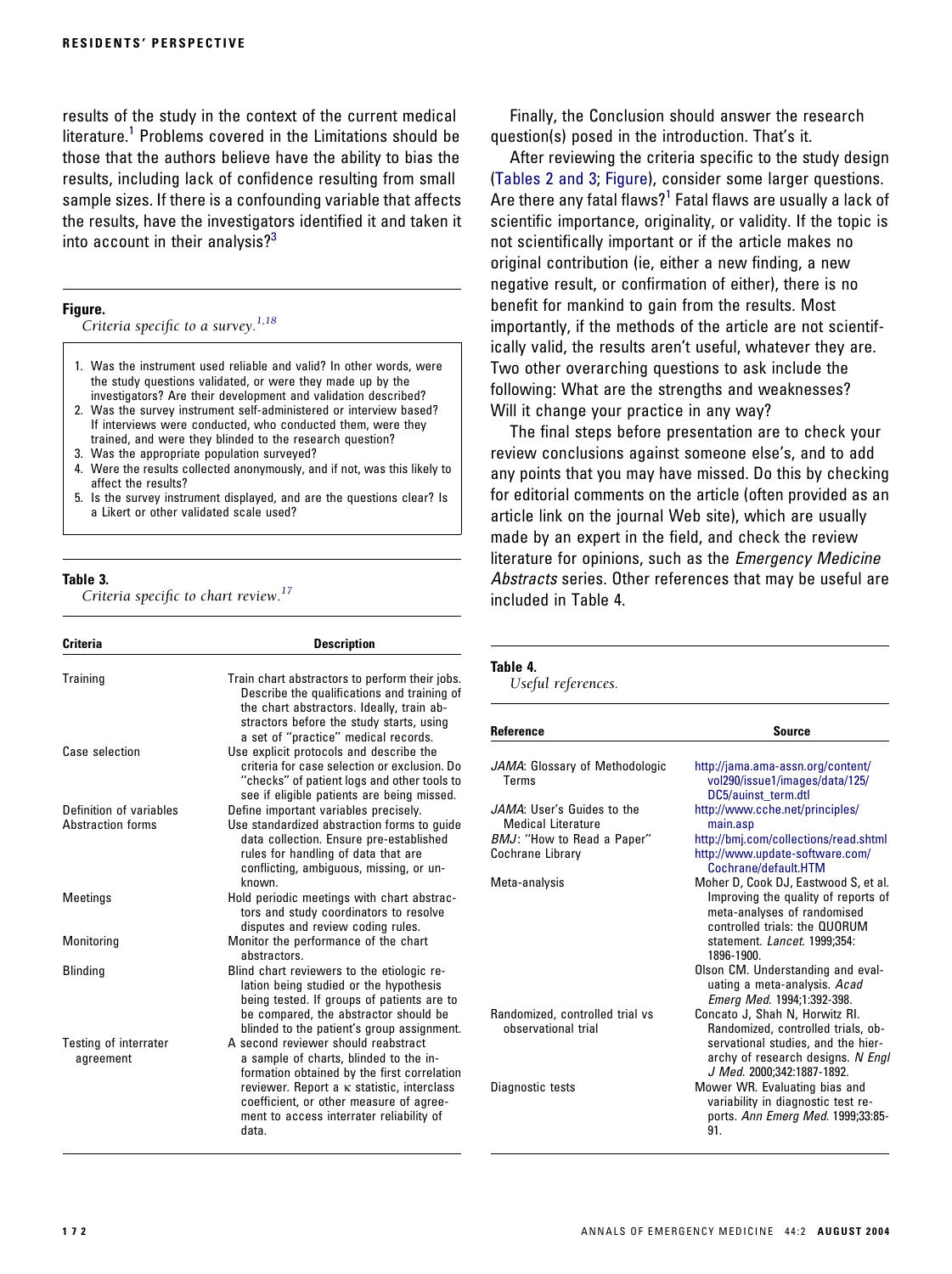#### <span id="page-4-0"></span>THE PRESENTATION

When sitting before your audience, start by summarizing the article, expressing concern at problem areas without interposing your opinion yet. Keeping some sort of outline at hand will limit any unintended omissions. Next, offer your global opinion, based on the major strengths and weaknesses of the article, any unanswered questions that you have, and the presence of any fatal flaws. Remember that it is easy to criticize, and that research is time-consuming and difficult for most people; acknowledging this provides a more objective analysis. Try to be constructive rather than destructive. Note whether you think the authors achieved their stated objective, and whether you feel this objective was appropriate to begin with. Lastly, state whether the results will affect your practice in any way, as well as any other points that you think are important.

Keeping in mind the goals of journal club at your institution will guide the emphasis of your presentation. In general, there are 2 major goals of journal club: the primary goal is to learn how to critically read a scientific article, and the secondary goal is to keep abreast of current medical literature on a specific topic. $6-10$  I agree that the acquisition of critical appraisal skills should be the primary goal of journal club, because residency programs contain other educational sessions that teach the content material of medicine, whereas journal club is one of the few components of residency training where residents learn how to read critically, a skill they will need throughout their careers.

Most journal clubs review no more than 2 to 3 articles<sup>6,7</sup>; this may avoid superficial treatment of the studies. The presence of an attending staff person who is an expert in critical appraisal is optimal; ideally, this staff person would be a dedicated faculty director<sup>11</sup> for the year or more, would act as a resource for residents, and would provide a synopsis of learning points at the end of each journal club meeting.

Surprisingly, close faculty supervision during resident preparation time did not improve critical appraisal skills in one study on the structure of journal clubs.<sup>7</sup> A topic expert may provide clinical context to the study findings, and/or a separate resident may be assigned to provide a brief review (no longer than 2 to 3 minutes) of the topic and the state of the literature before the article presentations.

#### THE EVIDENCE FOR JOURNAL CLUB

Lastly, in the spirit of critical appraisal, one might ask if there is evidence for the effectiveness of journal club.

Studies in the area are small. One randomized controlled trial found an improvement in residents' knowledge of epidemiology and biostatistics,<sup>[12](#page-5-0)</sup> whereas another cohort study did not.<sup>[13](#page-5-0)</sup> Residents who attended journal club reported being more skeptical of conclusions in the medical literature,  $10,12$  but there was no difference in their critical appraisal scores when compared with controls.<sup>[12](#page-5-0)</sup> There are other goals to consider: journal club can stimulate interest in research, which may motivate residents to learn more about reading critically and to conduct their own research. Indeed, one study found that journal club was a powerful motivator of house staff reading behavior and, by self-assessment, their ability to critique methods of medical articles improved.<sup>[12](#page-5-0)</sup> Journal club also demonstrates to residents how difficult it is to critically evaluate an article; it serves to sensitize residents to the limitations of their own skills as readers of the medical literature. We argue that, as one does not expect to become an expert on a topic after reading a few articles, so one should not expect to become an expert in research methodology after reading several scientific articles. If this were the case, no one would complete a masters or PhD degree in clinical epidemiology. The other, aforementioned benefits suffice to make journal club a worthwhile enterprise.

I thank Jerome R. Hoffman, MD, for his invaluable input and guidance on this article.

The author reports this study did not receive any outside funding or support.

#### Reprints not available from the author.

Address for correspondence: Clare Atzema, MD, Sunnybrook & Women's College Health Sciences Centre, 2075 Bayview Avenue, Room BG-13, Toronto, Ontario M4N 3M5, Canada; E-mail [catzema](mailto:catzema@sympatico.ca) [@sympatico.ca.](mailto:catzema@sympatico.ca)

#### REFERENCES

<sup>1.</sup> Callaham M, Schriger D, Cooper RJ. An Instructional Guide for Peer Reviewers of Biomedical Manuscripts. Dallas, TX: American College of Emergency Physicians; 2001. 2. Braitman LE. Confidence intervals assess both clinical significance and statistical significance. Ann Intern Med. 1991;114:515-517.

<sup>3.</sup> Guyatt G, Jaeschke R, Heddle N, et al. Basic statistics for clinicians: 2. Interpreting study results: confidence intervals. Can Med Assoc J. 1995;152:169-173.

<sup>4.</sup> Grisso JA. Making comparisons. Lancet. 1993;342:157-160.

Riegelman RK. Studying a Study and Testing a Test. 4th ed. Philadelphia, PA: Lippincott Williams & Williams; 2000.

<sup>6.</sup> Alguire PC. A review of journal clubs in postgraduate medical education. J Gen Intern Med. 1998;13:347-353.

<sup>7.</sup> Bazarian JJ, Davis CO, Spillane LL, et al. Teaching emergency medicine residents evidence-based critical appraisal skills: a controlled trial. Ann Emerg Med. 1999;34:148- 154.

<sup>8.</sup> Crank-Patton A, Fisher JB, Toedter LJ. The role of the journal club in surgical residency programs: a survey of APDS program directors. Curr Surg. 2001;58: 101-104.